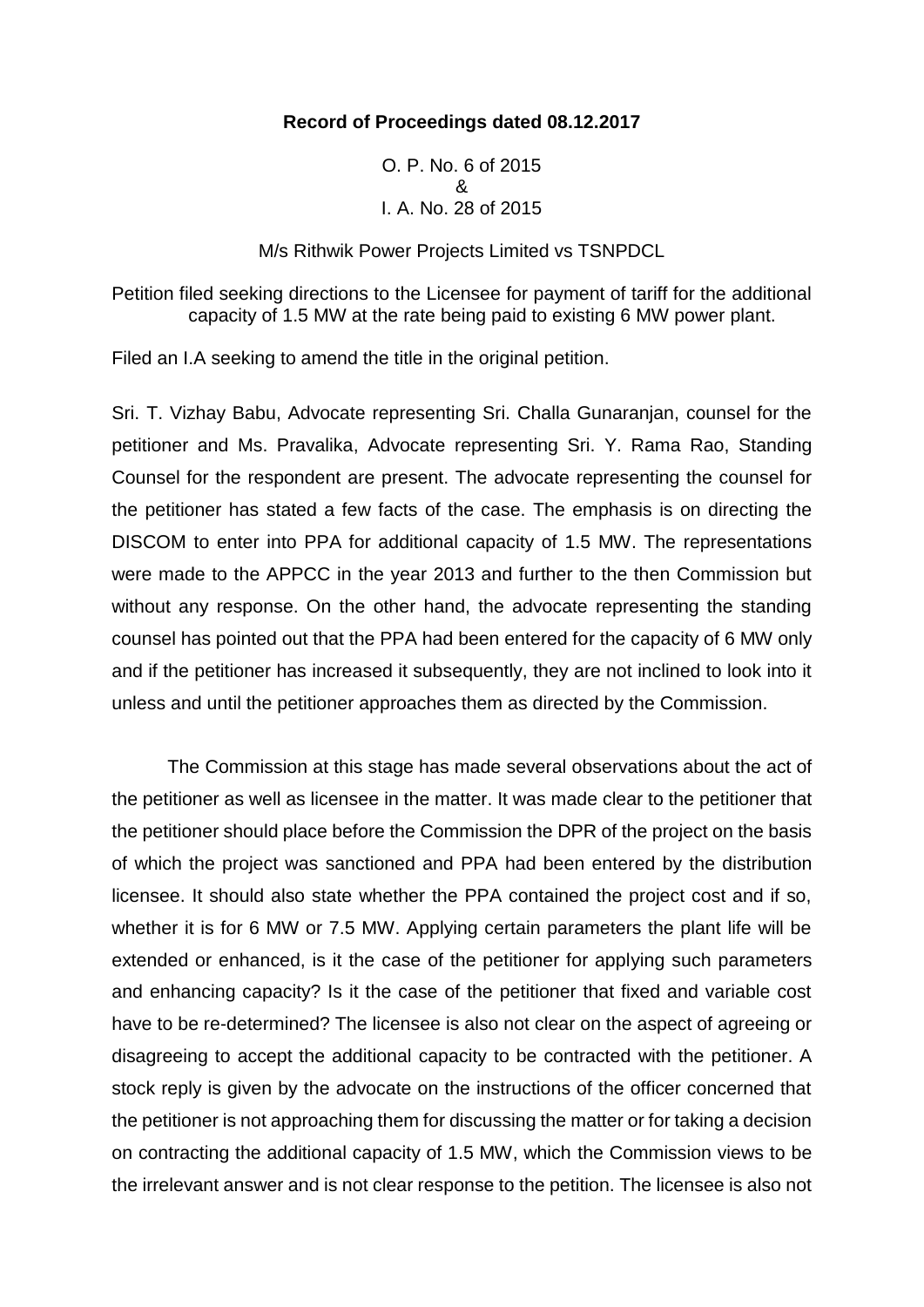ready to state whether the fixed cost arrived at and shown in the PPA is with reference to 6 MW capacity or 7.5 MW capacity. In the absence of these details and factual position, matter cannot be proceeded with. The respective parties have to make their stand clear in the matter. Only upon filing the necessary information, the petition can be considered. Therefore, the matter is adjourned without any date.

 Sd/- Sd/- Member **Chairman** 

## O. P. No. 2 of 2017 & I. A. No. 27 of 2017 & 28 of 2017

M/s. NSL Krishnaveni Sugars Ltd. Vs. TSDISCOMs

Petition filed seeking for determination of tariff for 28.2 MW bagasse based cogeneration project consequent to the directions to purchase power under long term PPA

I. A. 27 / 2017 filed seeking to amend the prayer in the original petition.

I. A. 28 / 2017 filed seeking to pass interim tariff of Rs. 4.51 per unit for the surplus power supplied by it.

Sri. Vizhay Babu, Advocate representing Sri. Challa Gunaranjan, counsel for the petitioner and Ms. Pravalika, Advocate representing Sri. Y. Rama Rao, Standing Counsel for the respondent are present. The advocate representing the counsel for the petitioner stated that the interlocutory applications have been filed and notice has been issued to the licensee. The advocate representing the standing counsel for the respondent stated that notice has been received by the DISCOM only on yesterday. They need to file counter affidavit in respective of I. As., accordingly time may be granted for the licensee. Accordingly the matter alongwith interlocutory applications is adjourned without any date.

> Sd/- Sd/- Member Chairman

> > O. P. No. 10 of 2017

M/s. Arhyama Solar Power Pvt. Ltd., Vs. TSSPDCL

Petition filed seeking questioning the action of the respondent in not implementing provisions of regulations / orders issued by the Commission in respect of Balancing and Settlement Code of 2006.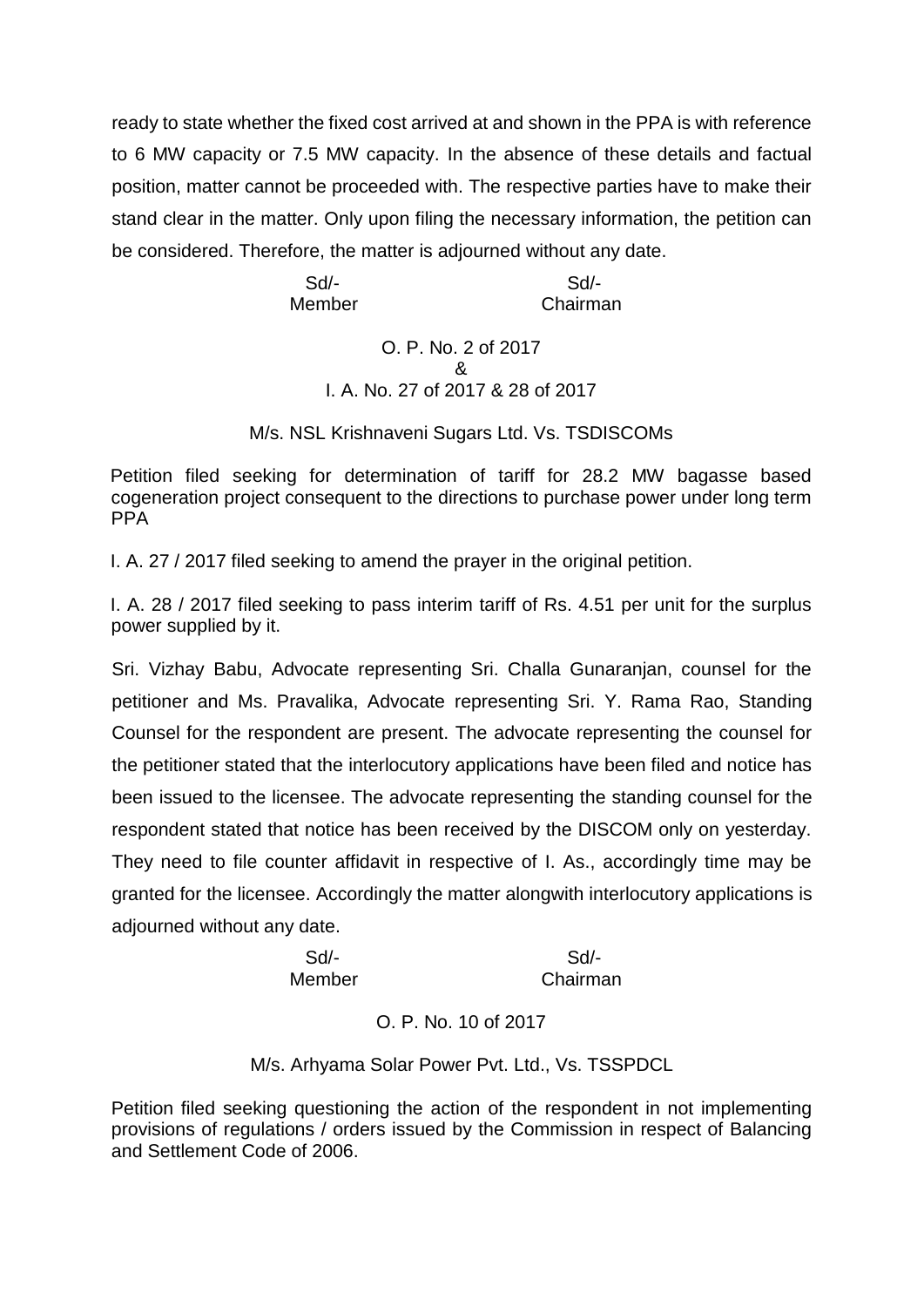Sri. S. V. Seshadri, O & M of the company of the petitioner and Ms. Pravalika, Advocate representing Sri. Y. Rama Rao, Standing Counsel for the respondent are present. The representative of the petitioner stated that they need time in the matter. The advocate appearing for the respondent has no objection. Accordingly the matter alongwith interlocutory applications is adjourned without any date.

 Sd/- Sd/- Member **Chairman** I. A. (SR) No. 35 of 2016 in O. P. No. 32 of 2014

M/s. Ganapati Sugar Industries Ltd. & another Vs. TSDISCOMs

Application filed U/s. 62 & 86 of the Electricity Act, 2003 seeking modification of the order dated 16.05.2014 passed in O. P. No. 32 of 2014 of the combined Commission insofar as variable cost.

Sri. T. Vizhay Babu, Advocate representing Sri. Challa Gunaranjan, Counsel for the petitioner and Ms. Pravalika, Advocate representing Sri. Y. Rama Rao, Standing Counsel for the respondents are present. The Advocate representing the counsel for the petitioner stated that the counter affidavit is yet to be filed as they have sought adjournment earlier also. The advocate representing the counsel for the respondents the licensee needs some more time to argue the matter. Also similar matter filed before the Hon'ble ATE by the petitioner itself is pending consideration. The Commission took the view that the matter cannot be posted and heard in view of the seizure of the issue by the higher forum, hence, it is not willing to proceed in the matter. Accordingly the matter is adjourned without any date.

Sd/- Sd/-

Member Chairman

O. P. No. 15 of 2017

M/s. Steel Exhange India Limited Vs. TSDISCOMs

Petition filed U/s. 86 (1) (f) of the Electricity Act, 2003 R/w Conduct of Business Regulation No. 2 of 2015, claiming compensation bills payable by the TSDISCOMs as per power purchase orders.

Sri. T. Vizhay Babu, Advocate representing Sri. Challa Gunaranjan, Counsel for the petitioner and Ms. Pravalika, Advocate representing Sri. Y. Rama Rao, Standing Counsel for the respondent are present. The advocate representing the counsel for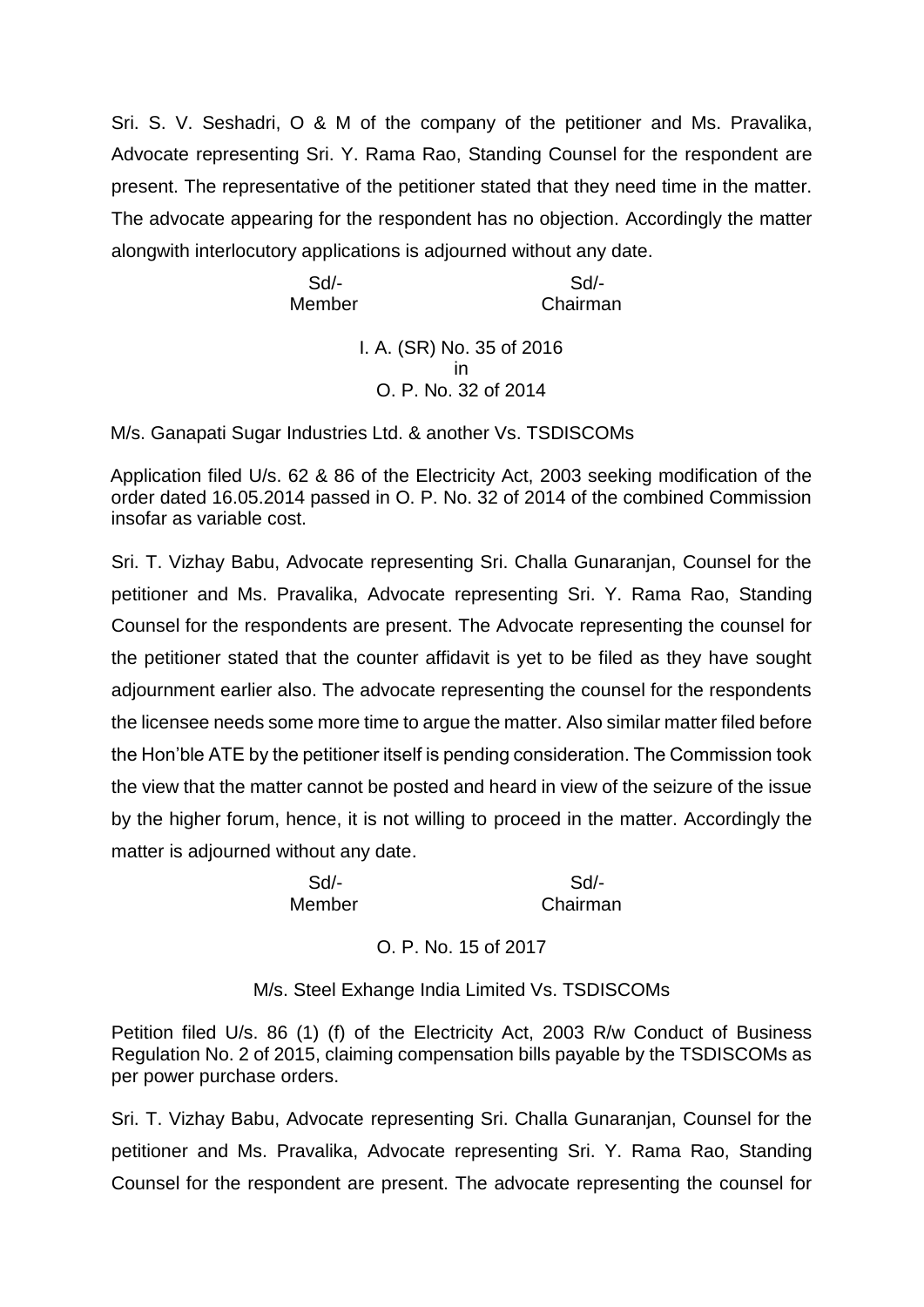the petitioner that the issue relating to payment of compensation for deviation in supply. According to the advocate, a claim made by the petitioner is Rs. 1.49 crores towards compensation for deviation from the agreement by the DISCOM. The advocate representing the standing counsel for the respondents stated that if at all due is found the amount would be Rs. 72 lakhs. According to her, the specific details of supply and stoppage of supply in the particular case are available.

The Commission observed that the present petition ought not to have been initiated at all before this Commission, as these issues can be mutually resolved by looking into the figures. However, both the parties shall look into the complete data available with SLDC and file their specific claims with reference to scheduling and dispatch of energy. Both parties are required to file necessary information after verifying the SLDC data. Till then the matter is adjourned without giving any date.

 Sd/- Sd/- Member Chairman

# O. P. No. 18 of 2017

M/s. Madhucon Sugar & Power Industries Ltd., Vs. TSPCC & TSDISCOMs

Petition filed U/s. 86 (1) (f) of the Electricity Act, 2003 seeking to recover short fall amounts from the licensee for the energy supplied in October & November, 2010.

Sri. T. Vizhay Babu, Advocate representing Sri. Challa Gunaranjan, Counsel for the petitioner and Ms. Pravalika, Advocate representing Sri. Y. Rama Rao, Standing Counsel for the respondents are present. The advocate representing the counsel for the respondents stated that the counter affidavit has been filed, however, the advocate representing the counsel for the petitioner stated that the counter affidavit has not been received so far. The advocate representing the standing counsel for the respondents has been directed to furnish another copy to the petitioner, though, it is stated that a copy of it had been sent by post. Accordingly, the matter is adjourned without giving any date.

Sd/- Sd/-

Member Chairman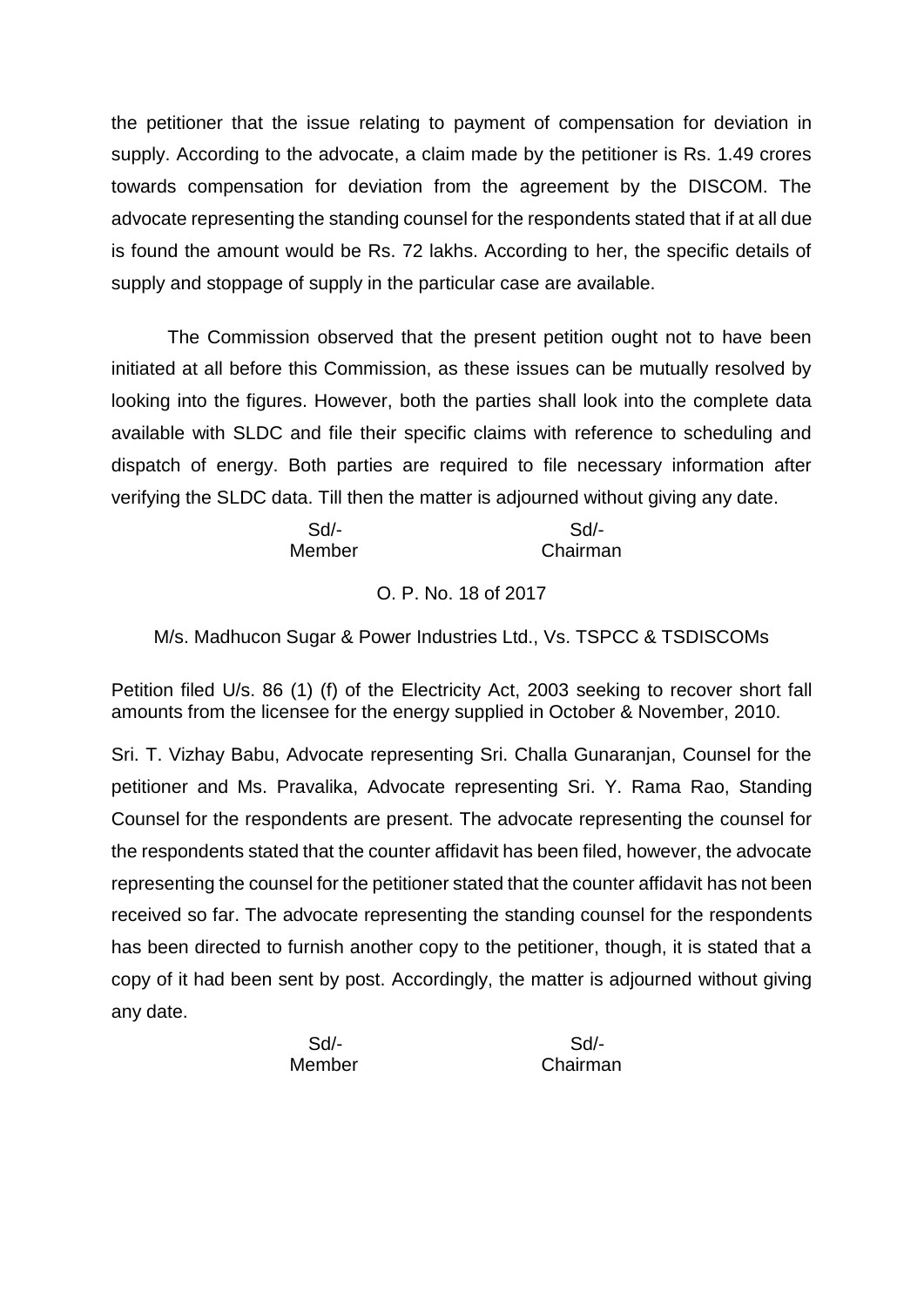### O. P. (SR) No. 20 of 2017

### Smt. Lavanya Yejju Vs. GoTS & TSTRANSCO

Petition filed U/s. 67 (4) & (50 of the Electricity Act, 2003 seeking compensation for acquisition of properties without paying compensation.

Ms. Jyothisri Vankina, Advocate for the petitioner and Ms. Pravalika, Advocate representing Sri. Y. Rama Rao, Standing Counsel for the respondents are present. The counsel for the petitioner has stated that the petition is filed for compensation towards land acquired for laying lines. She stated that as directed by the Commission, a representation has been made to the District Collector & Magistrate, R. R. District to furnish the required information as to whether any compensation had been paid and if so, to whom the same had been paid and for what amount. She stated that no response has been received from the District Collector. She stated that the present petition is for determination of compensation and direction for payment of the same. It is her case that without paying the compensation, action has been taken to install the lines and towers in the land.

The Commission sought to know from the respondents, whose representative was present at the time of hearing as to whether the District Collector had passed orders permitting the respondents to lay the lines and they have done so. The representative confirmed that without any order for possession and compensation, they have laid the lines. On detailed questioning, a general order has been passed by the Collector is the statement of the representative. On further questioning he also stated that no compensation had been paid to the land oustees. However, upon specific order, they are willing to pay the determined compensation to the owners of the land.

The Commission also observed that in the absence of an order passed by the District Collector invoking Land Acquisition Act and following the procedure set out therein for determining the compensation, the Commission cannot entertain the petition, as it is required to adjudicate the difference or dispute in respect of the compensation so determined. The present petition appears to be premature as according to the parties, there is no order from the District Collector & Magistrate concerned. While it is not correct on the part of the DISCOM to lay lines and towers without obtaining necessary orders from the competent authority for land acquisition,